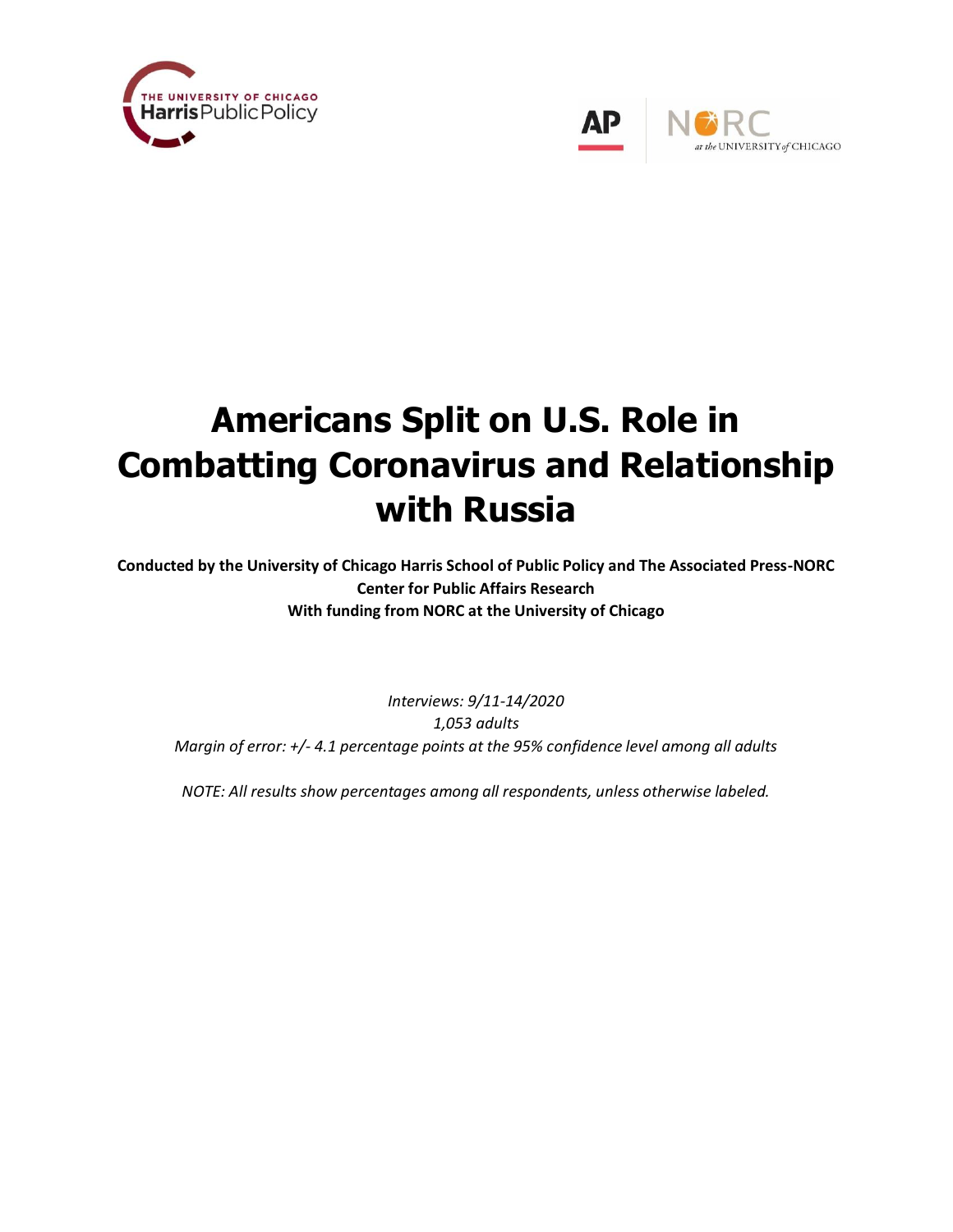**HARRIS1. How much did the actions or policies of each of the following cause the current coronavirus situation in the United States?**

#### **[GRID ITEMS AND RESPONSE OPTIONS RANDOMIZED]**

|                     | A great<br>deal/ |         |         | A        | Only a<br>bit/ |        |        |        |            |
|---------------------|------------------|---------|---------|----------|----------------|--------|--------|--------|------------|
| AP-NORC             | Quite a          | A great | Quite a | moderate | None at        | Only a | None   |        | SKP/       |
| 9/11-14/2020        | bit NET          | deal    | bit     | amount   | all NET        | bit    | at all | DK     | <b>REF</b> |
| The U.S. government | 56               | 36      | 20      | 22       | 21             | 12     | 9      | $\ast$ |            |
| The governments of  | 47               | 26      | 21      | 29       | 23             | 15     | 8      | 1      |            |
| other countries     |                  |         |         |          |                |        |        |        |            |
| The World Health    | 39               | 19      | 20      | 29       | 30             | 18     | 12     | $\ast$ |            |
| Organization        |                  |         |         |          |                |        |        |        |            |

*N= 1,053*

**HARRIS2. Do you think each of the following should have a major role, minor role, or not role at all in leading research efforts into developing a vaccine for the coronavirus?**

#### **[GRID ITEMS RANDOMIZED]**

| AP-NORC                         | A major | A minor | No role |        |         |
|---------------------------------|---------|---------|---------|--------|---------|
| 9/11-14/2020                    | role    | role    | at all  | DK     | SKP/REF |
| The United States               | 78      | 16      |         | $\ast$ |         |
| China                           | 51      | 23      | 23      | $\ast$ |         |
| Countries in the European Union | 55      | 34      | q       | $\ast$ |         |
| World Health Organization (WHO) | 57      | 26      | 14      | $\ast$ |         |
| $\mathbf{A}$ $\mathbf{A}$       |         |         |         |        |         |

*N= 1,053*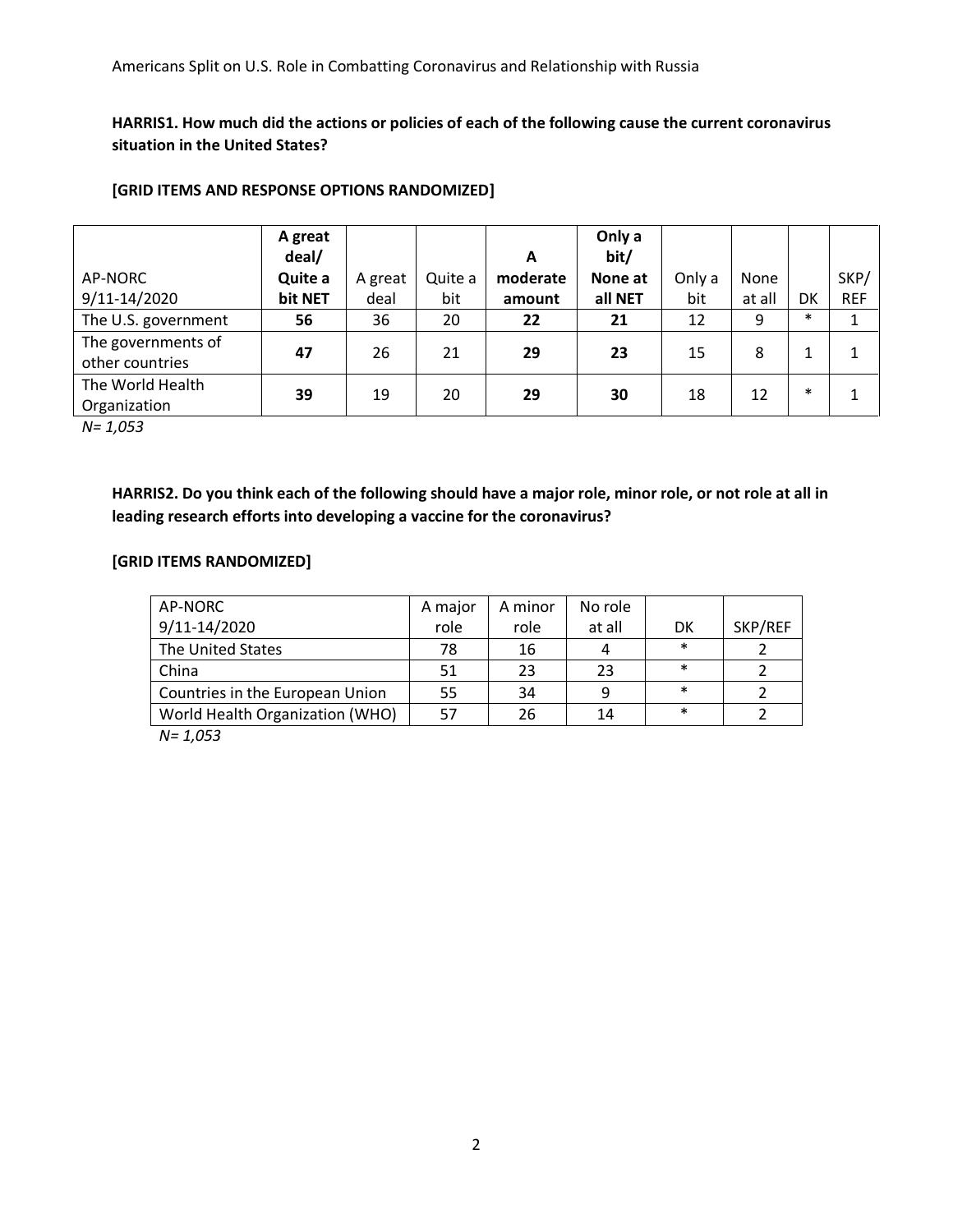# **HARRIS3. If a vaccine against the coronavirus …**

## **[QUESTION TEXT FILL RANDOMIZED]**

|                                              | Yes, I will | No, I will  |    |         |
|----------------------------------------------|-------------|-------------|----|---------|
|                                              | get a       | not get a   |    |         |
| AP-NORC                                      | coronavirus | coronavirus |    |         |
| 9/11-14/2020                                 | vaccine     | vaccine     | DK | SKP/REF |
| becomes available to you, do you plan to     | 57          | 41          | 1  |         |
| get vaccinated, or not? $(N = 372)$          |             |             |    |         |
| developed in the United States becomes       |             |             |    |         |
| available to you, do you plan to get         | 52          | 45          |    |         |
| vaccinated, or not? $(N = 368)$              |             |             |    |         |
| developed outside of the United States       |             |             |    |         |
| becomes available to you, do you plan to get | 46          | 51          |    | 3       |
| vaccinated, or not? $(N = 313)$              |             |             |    |         |

## **HARRIS4. Which of the following statements comes closer to your opinion, even if neither is exactly right? When it comes to the coronavirus vaccine …**

# **[RESPONSE OPTIONS RANDOMIZED]**

|                                                       | AP-NORC       |
|-------------------------------------------------------|---------------|
|                                                       | 9/11-14/2020  |
| The United States should keep any vaccine it develops |               |
| for Americans first, even if it means fewer people    | 58            |
| around the world are vaccinated right away            |               |
| The United States should make any vaccine it develops |               |
| immediately available to other countries, even if it  | 39            |
| means fewer Americans are vaccinated right away       |               |
| <b>DON'T KNOW</b>                                     | $\ast$        |
| SKIPPED ON WEB/REFUSED                                | $\mathfrak z$ |
| $N =$                                                 |               |

#### **HARRIS5. Overall, do you think the United States should strengthen or weaken ties with Russia?**

|                             | AP-NORC      |
|-----------------------------|--------------|
|                             | 9/11-14/2020 |
| Strengthen ties with Russia | 39           |
| Weaken ties with Russia     | 58           |
| <b>DON'T KNOW</b>           | 1            |
| SKIPPED ON WEB/REFUSED      | 2            |
| $N =$                       | 1.053        |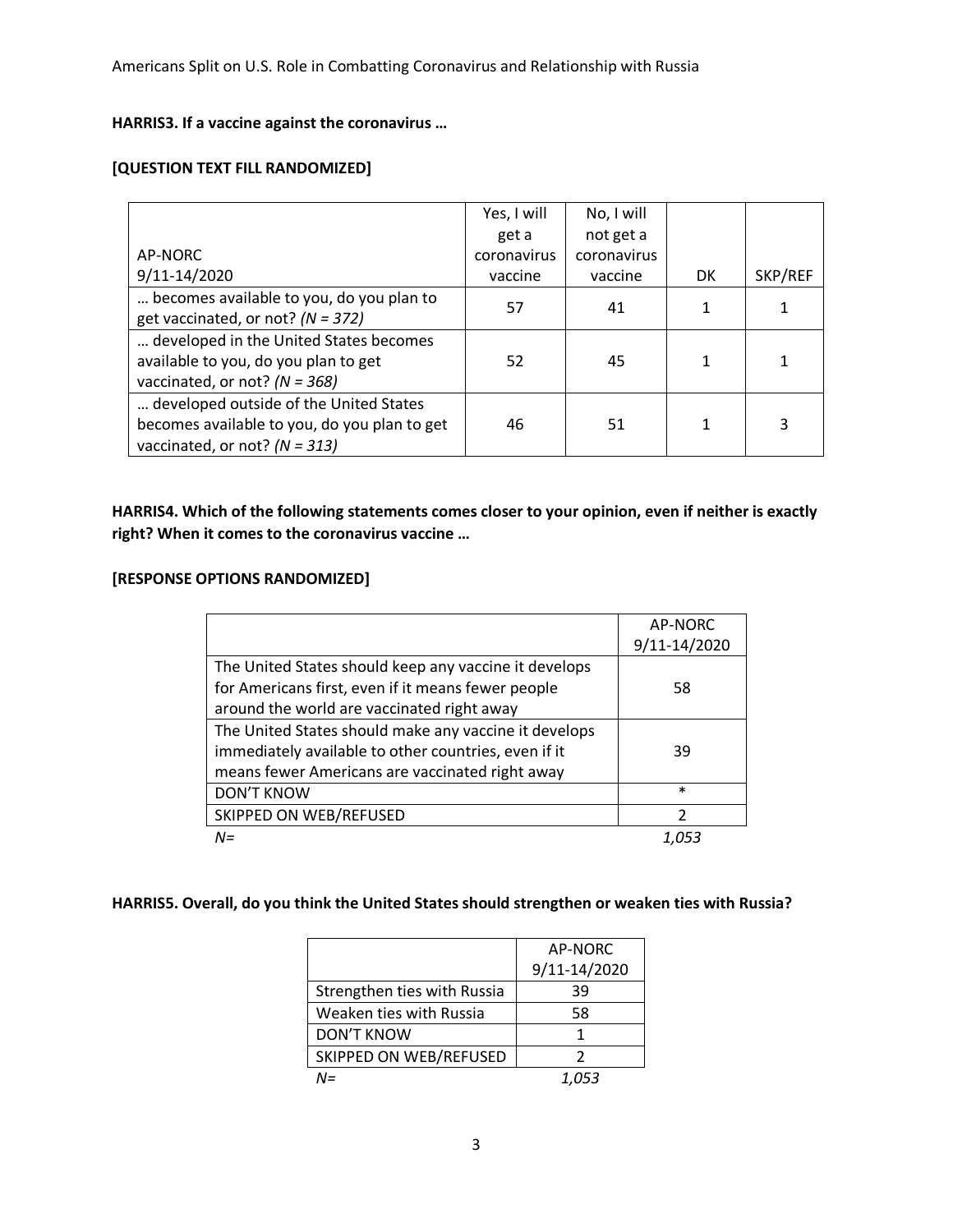**HARRIS6. Do you approve, disapprove or neither approve nor disapprove, of how Donald Trump is dealing with Russia?** 

|                                              | AP-NORC      |
|----------------------------------------------|--------------|
|                                              | 9/11-14/2020 |
| <b>Strongly approve/Somewhat approve NET</b> | 26           |
| Strongly approve                             | 15           |
| Somewhat approve                             | 11           |
| Neither approve nor disapprove               | 27           |
| Somewhat approve/Strongly disapprove NET     | 46           |
| Somewhat approve                             | 10           |
| Strongly disapprove                          | 36           |
| <b>DON'T KNOW</b>                            | $\ast$       |
| SKIPPED ON WEB/REFUSED                       | 1            |
| $N =$                                        | 1.053        |

**HARRIS7. Do you think Russia tried to influence the results of the 2016 election, or did it not try to influence the results of the 2016 election?**

#### **[RESPONSE OPTIONS RANDOMIZED]**

|                                             | AP-NORC      |
|---------------------------------------------|--------------|
|                                             | 9/11-14/2020 |
| Russia tried to influence the results       | 69           |
| Russia did not try to influence the results | 29           |
| <b>DON'T KNOW</b>                           | $\ast$       |
| SKIPPED ON WEB/REFUSED                      | າ            |
| N=                                          | 1.053        |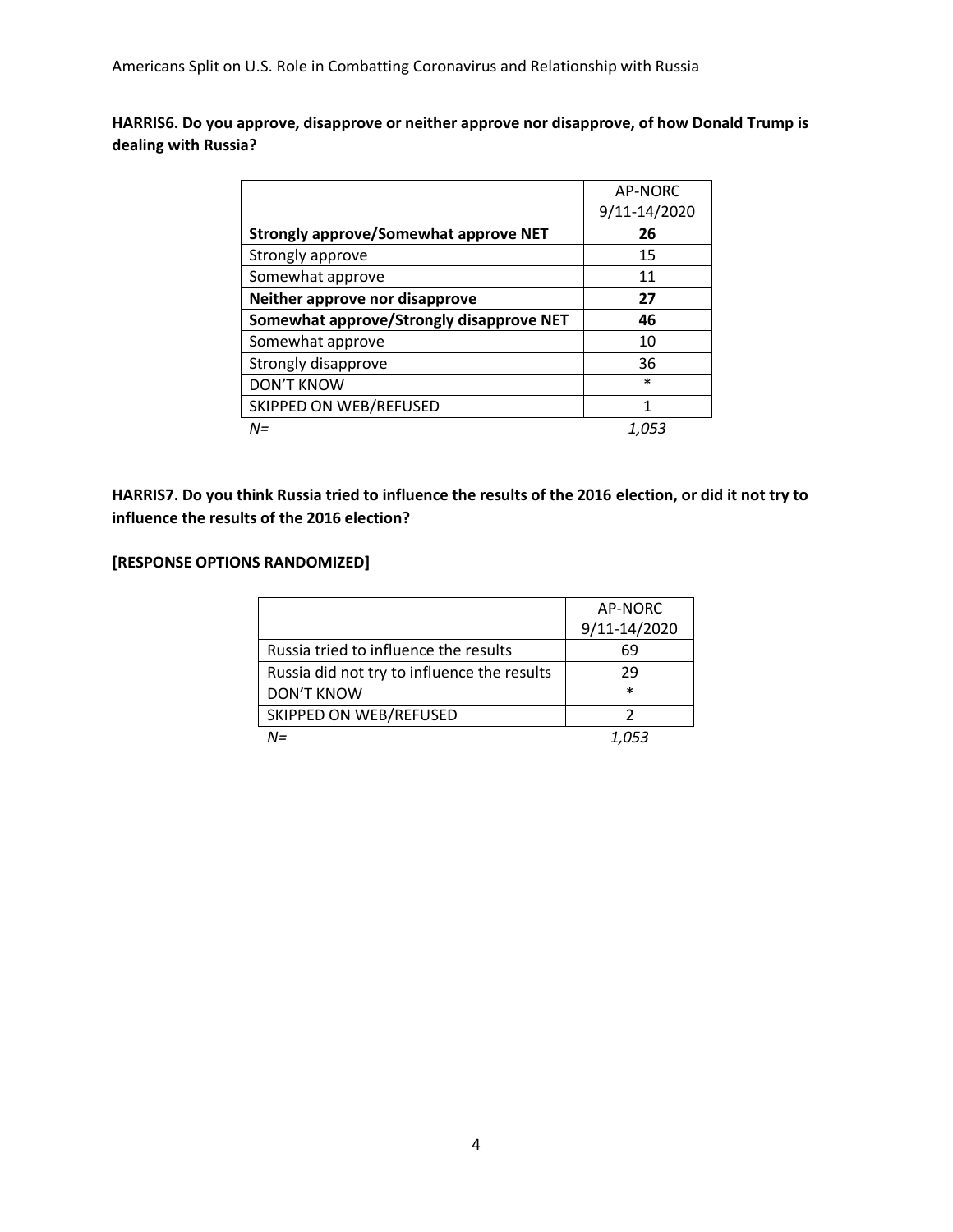**HARRIS8. How concerned are you about foreign governments interfering with the 2020 presidential election by:** 

#### **[GRID ITEMS AND RESPONSE OPTIONS RANDOMIZED]**

|                                                                              | <b>Extremely</b> |           |           |           | <b>Not</b><br>very/Not |           |            |        |                |
|------------------------------------------------------------------------------|------------------|-----------|-----------|-----------|------------------------|-----------|------------|--------|----------------|
|                                                                              | /Very            |           |           |           | at all                 |           |            |        |                |
| AP-NORC                                                                      | concerned        | Extremely | Very      | Somewhat  | concerned              | Not very  | Not at all |        | SKP/           |
| 9/11-14/2020                                                                 | <b>NET</b>       | concerned | concerned | concerned | <b>NET</b>             | concerned | concerned  | DK     | <b>REF</b>     |
| Tampering with<br>voting systems or<br>election results                      | 45               | 27        | 18        | 29        | 25                     | 15        | 10         | $\ast$ | 1              |
| Influencing what<br>Americans think<br>about political<br>candidates         | 48               | 28        | 20        | 26        | 25                     | 15        | 10         | $\ast$ | 1              |
| Influencing<br>political<br>candidates<br>themselves                         | 40               | 23        | 17        | 31        | 27                     | 19        | 8          | $\ast$ | $\overline{2}$ |
| <b>Stealing</b><br>information from<br>political<br>candidates or<br>parties | 46               | 25        | 21        | 30        | 23                     | 15        | 8          | $\ast$ | 1              |

*N= 1,053*

**HARRIS9. How closely do you follow news and information about United States involvement in the war in Afghanistan?** 

|                                   | AP-NORC      |
|-----------------------------------|--------------|
|                                   | 9/11-14/2020 |
| <b>Extremely/Very closely NET</b> | 12           |
| <b>Extremely closely</b>          | 4            |
| Very closely                      | 8            |
| Somewhat closely                  | 30           |
| Not too/Not at all closely NET    | 57           |
| Not too closely                   | 37           |
| Not at all closely                | 20           |
| <b>DON'T KNOW</b>                 | $\ast$       |
| SKIPPED ON WEB/REFUSED            | 1            |
| N=                                | 1,053        |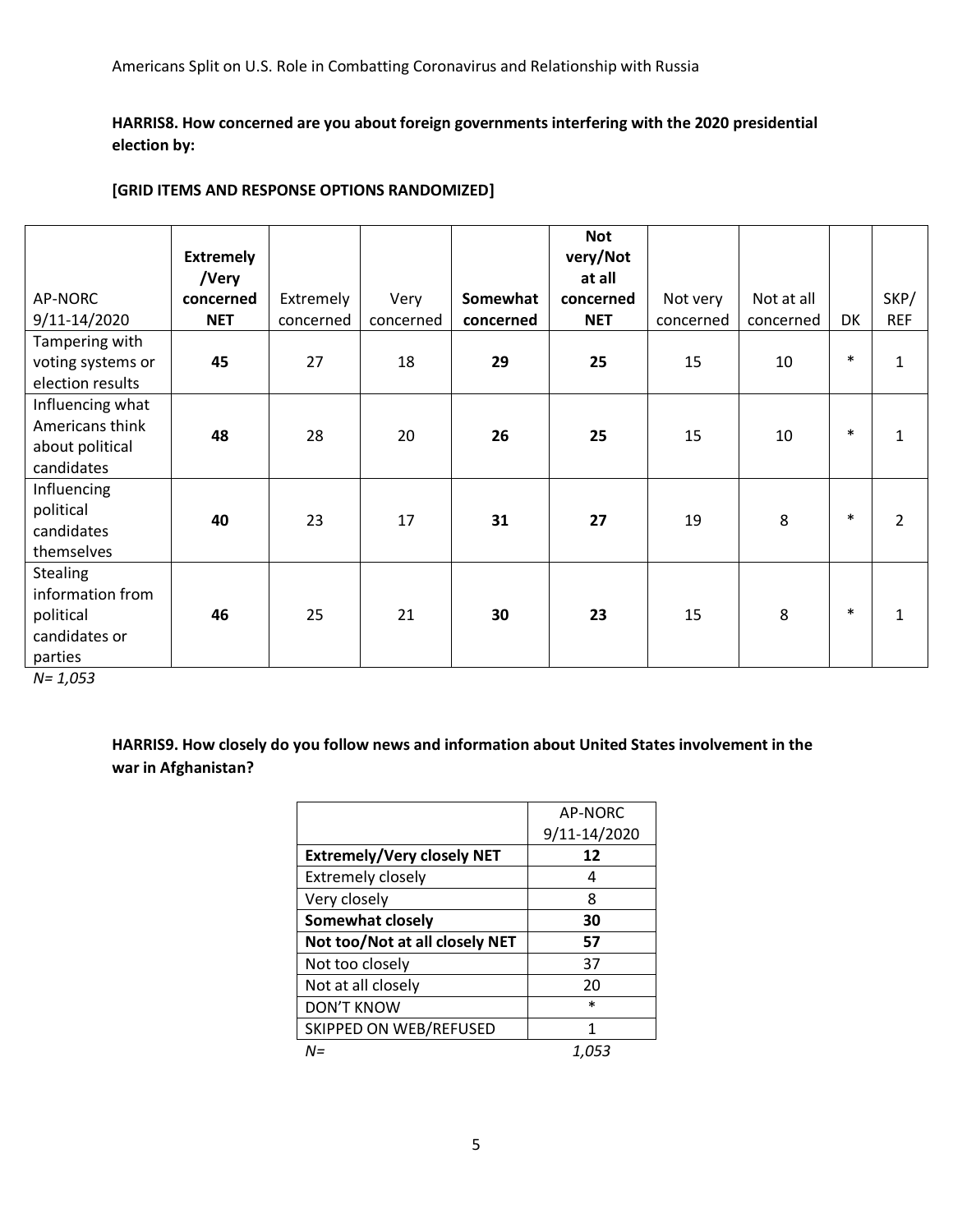**HARRIS10. The war in Afghanistan is now the longest war in modern U.S. history [QUESTION FILL].**

**Do you feel we should increase the number of American troops in Afghanistan, keep the number of U.S. troops what it is now, decrease the number of U.S. troops in Afghanistan, or withdraw all U.S. troops from Afghanistan?**

## **[QUESTION TEXT FILL RANDOMIZED]**

|                                                                       |             | Keep      |             |             |                          |            |
|-----------------------------------------------------------------------|-------------|-----------|-------------|-------------|--------------------------|------------|
|                                                                       | Increase    | number    | Decrease    | Withdraw    |                          |            |
|                                                                       | U.S. troops | of U.S.   | U.S. troops | all U.S.    |                          |            |
| AP-NORC                                                               | in          | troops as | to          | troops from |                          | SKP/       |
| 9/11-14/2020                                                          | Afghanistan | it is     | Afghanistan | Afghanistan | DK                       | <b>REF</b> |
| NO FILL $(N = 372)$                                                   | 10          | 25        | 29          | 32          | 1                        | 3          |
| and more than 2,200 U.S. troops have been<br>killed. $(N = 368)$      | 3           | 29        | 29          | 38          | $\overline{\phantom{0}}$ |            |
| and more than 3,500 NATO ally troops<br>have been killed. $(N = 313)$ | 6           | 28        | 31          | 34          | $\ast$                   |            |

#### **PID1. Do you consider yourself a Democrat, a Republican, an independent or none of these?**

#### *If Democrat in PID1*

**PIDA. Do you consider yourself a strong Democrat or a moderate Democrat?**

#### *If Republican in PID1*

**PIDB. Do you consider yourself a strong Republican or a moderate Republican?**

*If independent, none of these, or Don't Know/SKIPPED ON WEB/REFUSED in PID1* **PIDI. Do you lean more toward the Democrats or the Republicans?**

#### **POLITICS. Combines PID1, PIDA, PIDB, and PIDI.**

|                               | AP-NORC      |
|-------------------------------|--------------|
|                               | 9/11-14/2020 |
| <b>Democrat NET</b>           | 43           |
| <b>Strong Democrat</b>        | 16           |
| Moderate Democrat             | 17           |
| Lean Democrat                 | 10           |
| Independent/None - Don't lean | 15           |
| <b>Republican NET</b>         | 43           |
| Lean Republican               | 11           |
| Moderate Republican           | 18           |
| <b>Strong Republican</b>      | 14           |
| N=                            | 1.053        |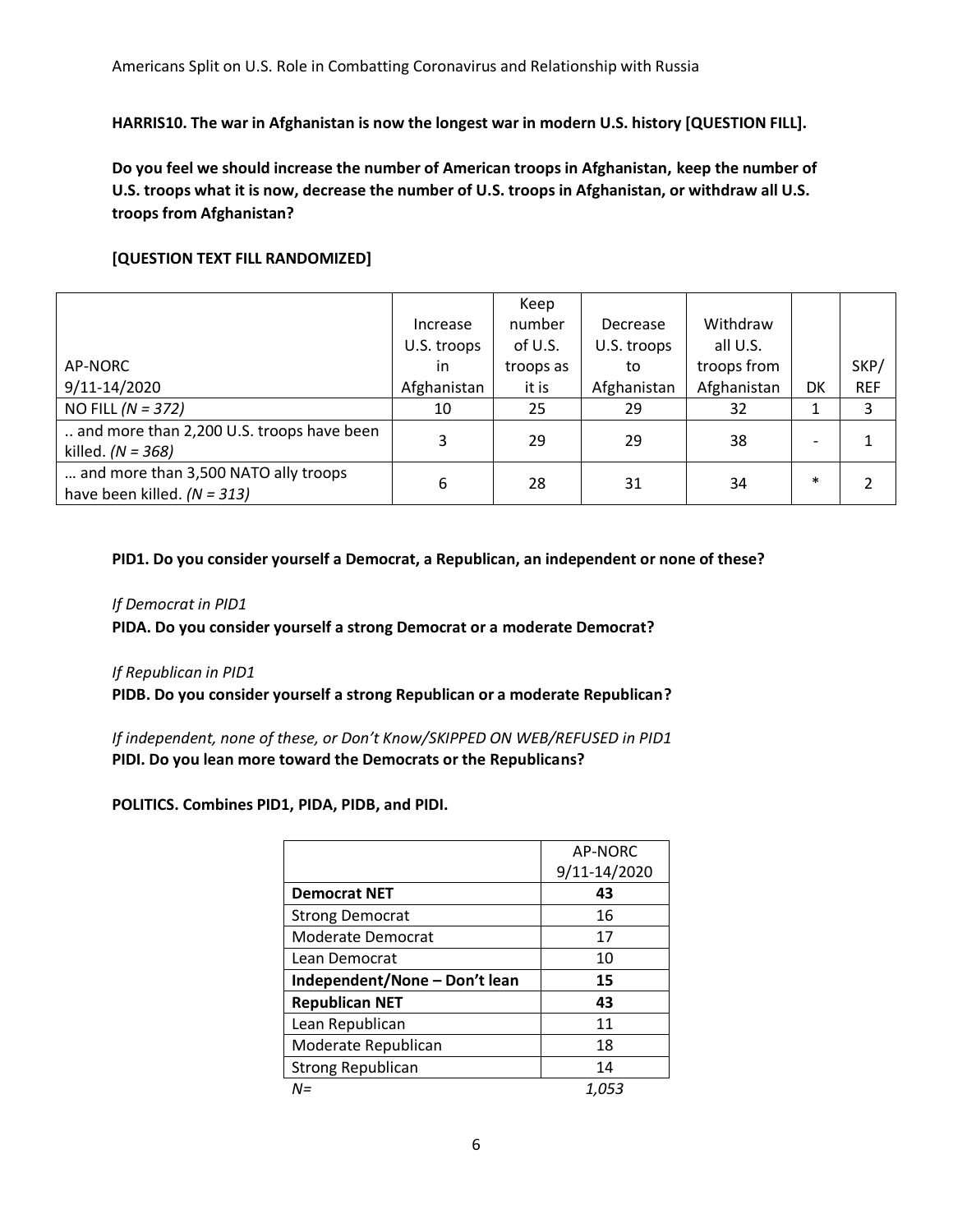Americans Split on U.S. Role in Combatting Coronavirus and Relationship with Russia

**D3. Generally speaking, do you consider yourself to be a liberal, moderate, or conservative?**

*If liberal:* 

**D4. Do you consider yourself very liberal or somewhat liberal?** 

#### *If conservative:*

**D5. Do you consider yourself very conservative or somewhat conservative?** 

**Combines D3, D4, D5:** 

|                         | AP-NORC      |
|-------------------------|--------------|
|                         | 9/11-14/2020 |
| <b>Liberal NET</b>      | 21           |
| Very liberal            | 10           |
| Somewhat liberal        | 11           |
| <b>Moderate</b>         | 46           |
| <b>Conservative NET</b> | 31           |
| Somewhat conservative   | 18           |
| Very conservative       | 14           |
| <b>DON'T KNOW</b>       | $\ast$       |
| SKIPPED ON WEB/REFUSED  | 2            |
| N=                      | 1.053        |

**DM5. How would you describe the community you live in now?**

|                        | AP-NORC      |
|------------------------|--------------|
|                        | 9/11-14/2020 |
| Urban                  | 23           |
| Suburban               | 47           |
| Rural                  | 29           |
| <b>DON'T KNOW</b>      |              |
| SKIPPED ON WEB/REFUSED |              |
| $N =$                  | 1,053        |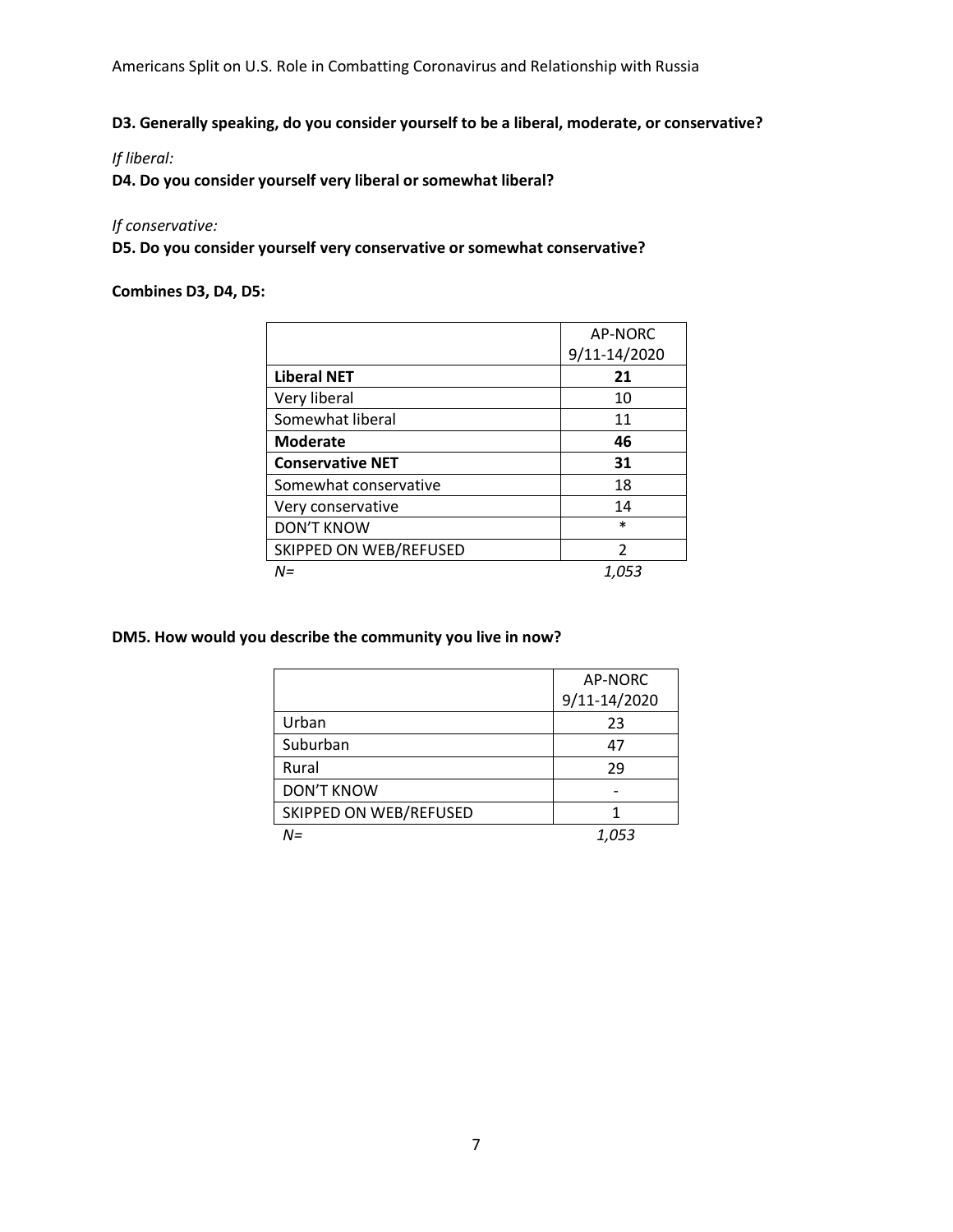# **AGE**

|       | <b>NORC</b>  |
|-------|--------------|
|       | 9/11-14/2020 |
| 18-29 | 21           |
| 30-39 | 17           |
| 40-59 | 32           |
| 60-64 | 8            |
| $65+$ | 21           |
| $N =$ | 1,053        |

# **GENDER**

|        | <b>NORC</b><br>9/11-14/2020 |
|--------|-----------------------------|
| Male   | 48                          |
| Female | 52                          |
| NΞ     | 1,053                       |

# **RACE/ETHNICITY**

|                                  | <b>NORC</b>  |
|----------------------------------|--------------|
|                                  | 9/11-14/2020 |
| White                            | 63           |
| <b>Black or African American</b> | 12           |
| Hispanic                         | 17           |
| Other                            |              |
| N=                               | 1,053        |

## **MARITAL STATUS**

|                     | <b>NORC</b>  |
|---------------------|--------------|
|                     | 9/11-14/2020 |
| Married             | 52           |
| Widowed             |              |
| Divorced            | 8            |
| Separated           | 5            |
| Never married       | 23           |
| Living with partner | 8            |
| $N =$               | 1,053        |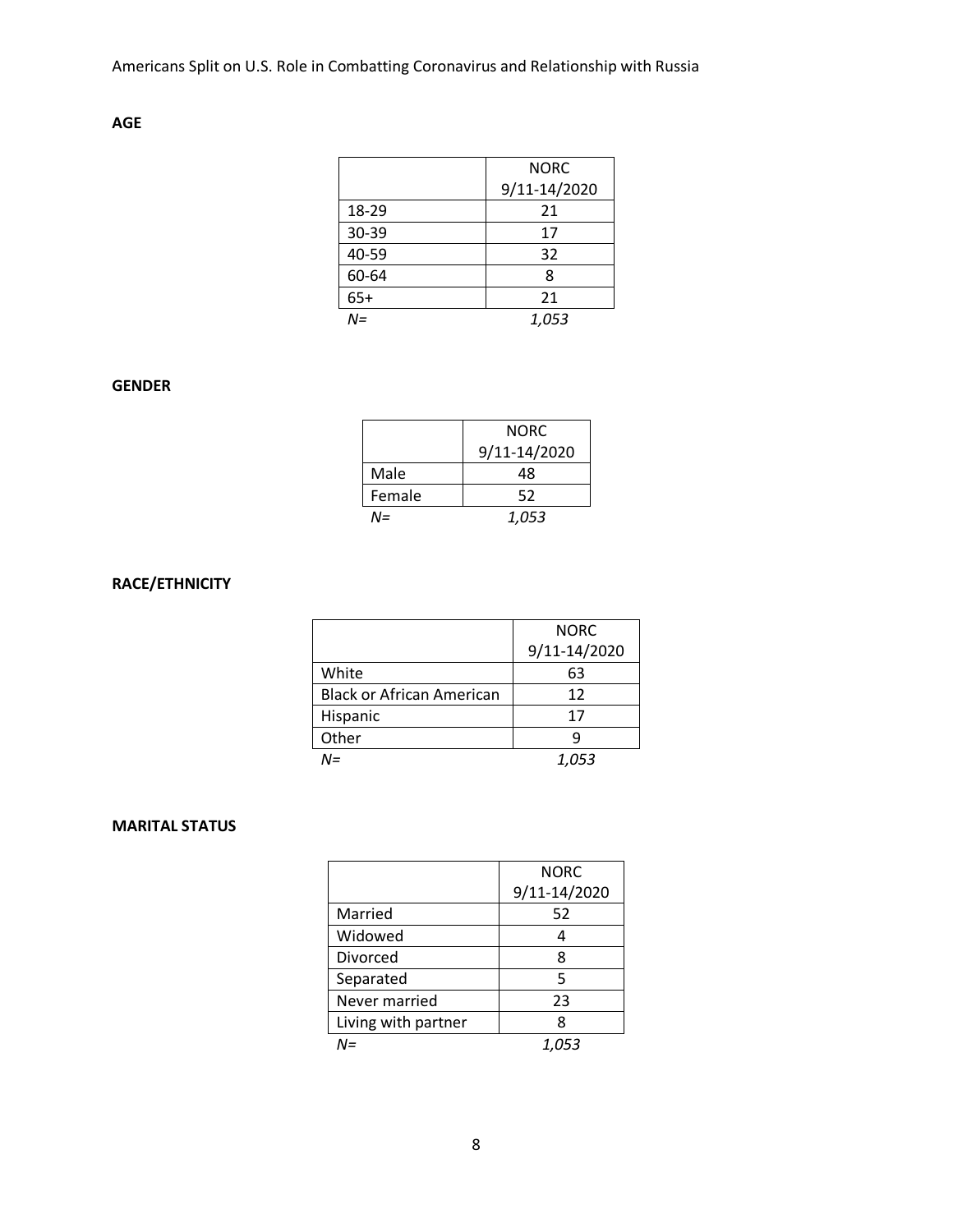# **EMPLOYMENT STATUS**

|              | <b>NORC</b><br>9/11-14/2020 |
|--------------|-----------------------------|
| Employed     | 61                          |
| Not employed | 39                          |
| NΞ           | 1,053                       |

## **EDUCATION**

|                                    | <b>NORC</b>  |
|------------------------------------|--------------|
|                                    | 9/11-14/2020 |
| Less than a high school diploma    | 10           |
| High school graduate or equivalent | 28           |
| Some college                       | 28           |
| College graduate or above          | 34           |
| N=                                 | 1.053        |

# **INCOME**

|                              | <b>AP-NORC</b> |
|------------------------------|----------------|
|                              | 9/11-14/2020   |
| Under \$10,000               | 5              |
| \$10,000 to under \$20,000   | 8              |
| \$20,000 to under \$30,000   | 9              |
| \$30,000 to under \$40,000   | 11             |
| \$40,000 to under \$50,000   | 8              |
| \$50,000 to under \$75,000   | 23             |
| \$75,000 to under \$100,000  | 13             |
| \$100,000 to under \$150,000 | 15             |
| \$150,000 or more            | 8              |
| $N =$                        | 1.053          |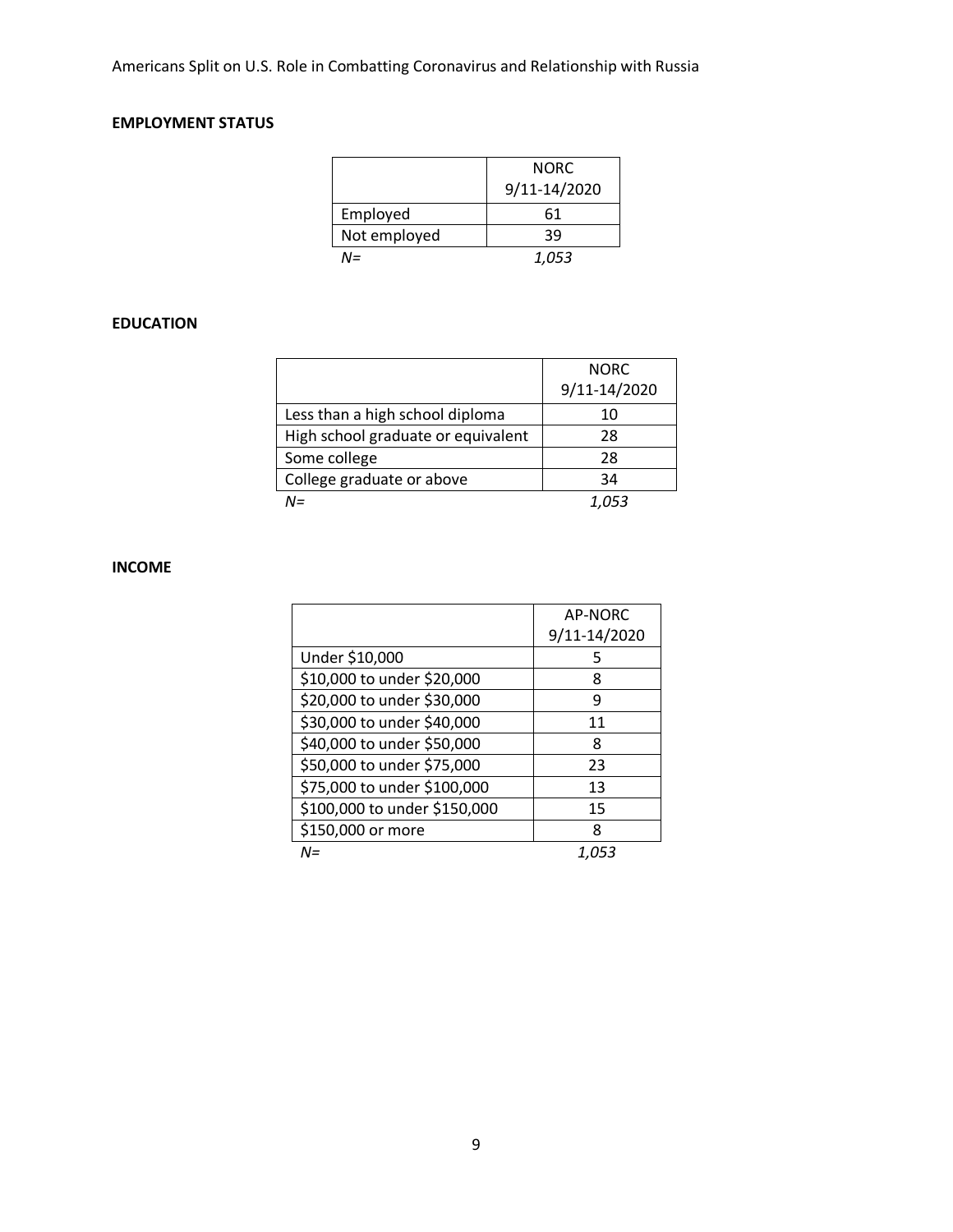## **Study Methodology**

This survey was conducted by the University of Chicago Harris School of Public Policy and The Associated Press-NORC Center for Public Affairs Research with funding from NORC at the University of Chicago. Staff from Harris Public Policy and The AP-NORC Center collaborated on all aspects of the study.

Data were collected using the AmeriSpeak Omnibus®, a monthly multi-client survey using NORC's probability-based panel designed to be representative of the U.S. household population. The survey was part of a larger study that included questions about other topics not included in this report. During the initial recruitment phase of the panel, randomly selected U.S. households were sampled with a known, non-zero probability of selection from the NORC National Sample Frame and then contacted by U.S. mail, email, telephone, and field interviewers (face-to-face). The panel provides sample coverage of approximately 97 percent of the U.S. household population. Those excluded from the sample include people with P.O. Box only addresses, some addresses not listed in the USPS Delivery Sequence File, and some newly constructed dwellings.

Interviews for this survey were conducted between September 11 and 14, 2019, with adults age 18 and over representing the 50 states and the District of Columbia. Panel members were randomly drawn from AmeriSpeak, and 1,053 completed the survey—995 via the web and 58 via telephone. Interviews were conducted in English. The final stage completion rate is 19.5 percent, the weighted household panel response rate is 21.0 percent, and the weighted household panel retention rate is 80.4 percent, for a cumulative response rate of 3.3 percent. The overall margin of sampling error is +/- 4.13 percentage points at the 95 percent confidence level, including the design effect. The margin of sampling error may be higher for subgroups.

Once the sample has been selected and fielded, and all the study data have been collected and made final, a poststratification process is used to adjust for any survey nonresponse as well as any noncoverage or under- and oversampling resulting from the study specific sample design. Poststratification variables included age, gender, census division, race/ethnicity, and education. Weighting variables were obtained from the 2018 Current Population Survey. The weighted data reflect the U.S. population of adults age 18 and over.

## **About the University of Chicago Harris School of Public Policy**

One of the largest graduate professional schools at the University of Chicago, Harris Public Policy has been driven by the belief that evidence-based research, not ideology or intuition, is the best guide for public policy. For more than three decades, our exceptional community of scholars, students, and alumni have applied this exacting perspective to the world's most pressing problems using the latest tools of social science. Through our undergraduate and graduate programs, we empower a new generation of data-driven leaders to create a positive social impact throughout our global society. For more information visi[t https://harris.uchicago.edu/](https://harris.uchicago.edu/)